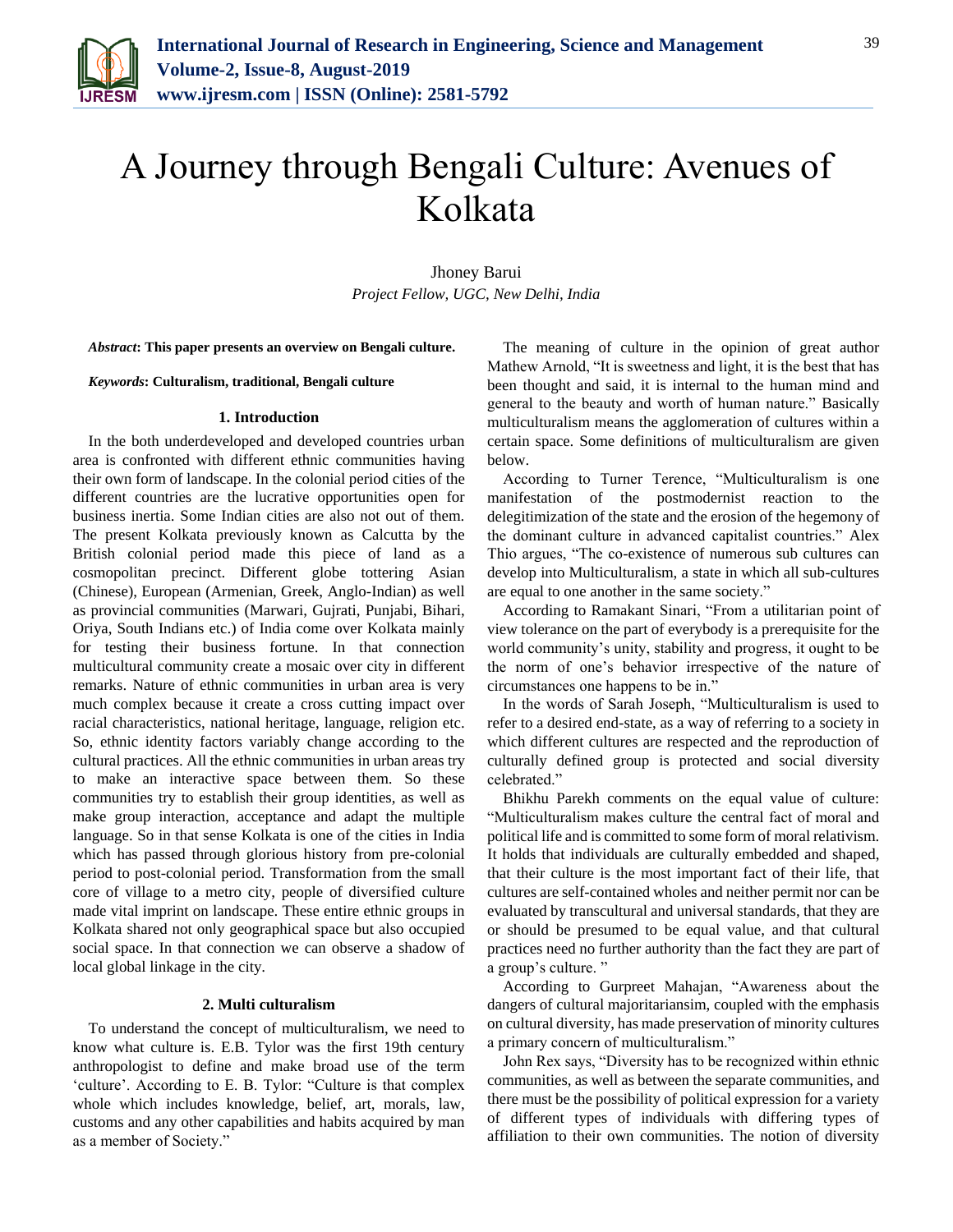

receives a positive value in the discourse of multiculturalism."

As a Rajeev Bhargava points out: "Multiculturalism brings together a number of distinct themes such as identity, recognition, cultural belonging, which all respond to common human needs but are understood and dealt with variously in different societies."

Samuel Freeman argues: "Multiculturalism advocates that one's cultural identity is so central to a person's good, each distinct cultural group in a multicultural society should recognize and respect the cultural practices of others and not impose its norms, particularly its liberal norms, on them."

Will Kymlicka says: "Modern societies are increasingly confronted with minority groups demanding recognition of their identity, and accommodation of their cultural differences."

So, by the above definitions multiculturalism means the coexistence of different cultures within a certain space and the diversity of culture makes a united society.



### **3. Geographical personality of Kolkata**

Fig. 1. Location of map

Kolkata (known as Calcutta till recently) has undergone certain clear phases of growth into a metropolitan complex. The most significant phases that have impacted upon its socioeconomic, cultural and political profile are: the partition of Bengal (1905); the independence of the country (1947) Bangladesh War of independence (1971); and finally the onset of liberalization and the entry of the world market. All these events on the one hand sullied its slowly emanating 'urban' image; and on the other heightened to almost institutional levels the revolutionary potential that had already been rooted in the region, as a result of the widespread growth of education and social reforms all through the nineteenth century. These events

also witnessed huge population displacements, refugees, impoverished ruralites, and the plain fortune seeker found these moments opportune to relocate to the emerging eastern metropolis of India. This to all intents did not allow the pure urban form to develop. On the other hand, the gross inability of the administrative structure to address the issues of growing poverty and political non-representation of all the classes fueled collective action, either as direct political agitation, or through written protest. To all intents it cannot, since its composition, its representative character and its spirit of agitations both verbal and written reflect a continuing pre-modernity, not visible in other metropolises in like measure.

#### *A. Traditional Bengali Culture in kolkata*

A person who proud to be a Bengali, is a Bengali. Culture contains religious belief, language, dressing, food habit, architecture etc. Bengali language is the heart of Bengali culture. People of Bengal as Kolkata use to talk in Bengali, which is the sweetest language of the World. Anybody can call you 'Dada'(brother) if they does not know your name. where you are seven or seventy, Dada is a common term to use to can any person in Kolkata. Apart from language bengalies have their own dressing style. Women of Bengali people use to ware Saree and men use to ware Dhuti and Punjabi. Housing structure of Bengali people in Kolkata is really different from any other cultural group. In every Bengali house, there must be a corridor. An open space in centre of the house has to be there for family gathering. 'Mach-Vat' (Fish and rice) is Bengali's favourite food ever. Fish must be there in every bengali's lunch plate everyday. Bengalies never think any food meal without fish. Apart from fish item, bengalies wants 4-5 types of dishes in their plate. It has started from fried vegetables to end of meat curry. And in the end sweet dish must be there. 'Rosogolla'(sweet) stays in every bengali's heart. Any bengali's birthday is incomplete without having 'Payes' from his mother's hand. Joint family is so common in Kolkata. Bengalies are love to stay together with all family member. Every Bengali wanted to meet and talk to their neighbours. Neighbours are became family to them. They used to talk in free time, play together, in every festival they participate together. Children of Bengali family must have to learn singing (Rabindra Sangeet) or dancing (Indian classical). A poet is always hidden in every Bengali man. Traditional bengalies are full of religious faith, customs, belief and rituals. A common term is always use as 'Bangalirbaromaseteroparbon' which means bengalies have 13 festivals in 12 month. Bengali's festival has started from Bengali new year celebration which is called Poila Baisakh. In this day people wish everyone, eat good, business men of Bengal start their new year credit-debit details book called 'Halkhata'. Sweets are there in every festival of bengalies. After new year celebration, 'Jamai Sasthi' is there. Where every son-in-lows being honoured by their mother-in-lows. 'Bhaiphota' is a sweetest festival for every Bengali brother and sister. Through different worship of God and Goddess, Bengali comes to the biggest festival of them, the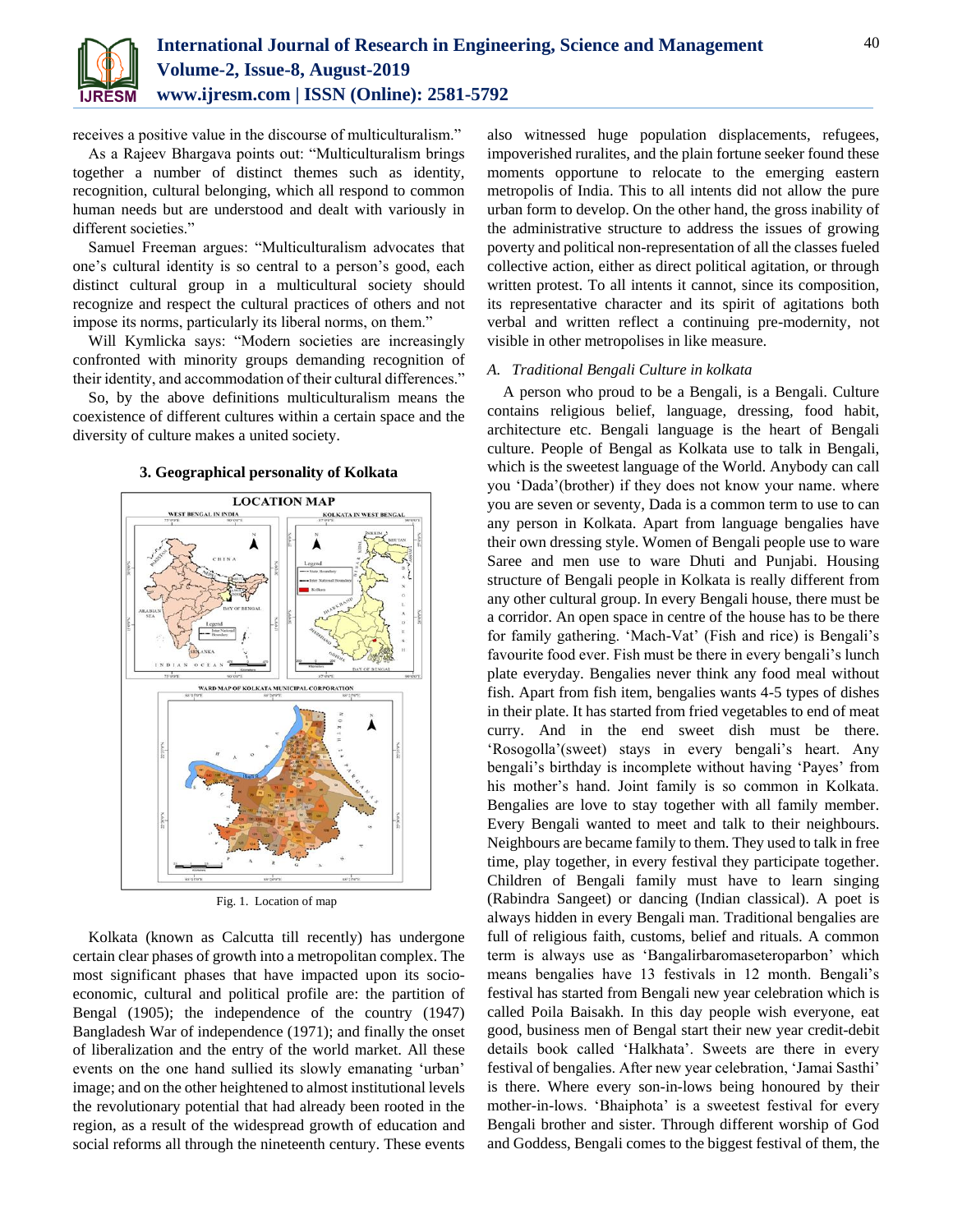

Durga Puja. Puja pandals are there, worshiping of Goddess continues four days, pandal hopping are there etc. Bijaya Dashami (last day of celebration) is celebrated by hugging each other and feeding with sweets. Worshipping of Goddess Laxmi in every Bengali family is common. Then, Bengali celebrates the festival of lights. 'PoushPrbon' is quite tempted festival in winter for bengalies. They use to make different sweet dishes for celebrating this festival. 'DolYatra', festival of colours happens in the end of every Bengali year. And bengalies are preparing for another year. Above all bengalies love their culture, it stays in their heart. Only bengalies can count the days after Puja for next year Puja. Only bengalies are love to eat Pithe next day morning of that festival. Rabindra Sangeet, Najrul Geeti etc. are bengalies pride. Novels, play, poem, story writing etc. intellect stays with bengalies. Rabindranath Tagore is always bengalies pride and inspiration. Tagore is the only Bengali writer who wrote nation antham of two States. Feluda, Bomkesh etc. detective characters are always favourite of bengalies. Satyajit Roy is always best film maker for bengalies. Bengali culture fills bengalies. Bengalies are emotionally attached with their culture.

# **4. Modernization: Overview**

Modernization theory both attempts to identify the social variables that contribute to social progress and development of societies and seeks to explain the process of social evolution. Modernization theory is subject to criticism originating among socialist and free-market ideologies, world-systems theorists, globalization theorists and dependency theorists among others. Modernization theory stresses not only the process of change but also the responses to that change. It also looks at internal dynamics while referring to social and cultural structures and the adaptation of new technologies. Modernization theory maintains that traditional societies will develop as they adopt more modern practices. Proponents of modernization theory claim that modern states are wealthier and more powerful and that their citizens are freer to enjoy a higher standard of living. Developments such as new data technology and the need to update traditional methods in transport, communication and production, it is argued, make modernization necessary or at least preferable to the status quo. That view makes critique difficult since it implies that such developments control the limits of human interaction, not vice versa. And yet, seemingly paradoxically, it also implies that human agency controls the speed and severity of modernization. Supposedly, instead of being dominated by tradition, societies undergoing the process of modernization typically arrive at forms of governance dictated by abstract principles. Traditional religious beliefs and cultural traits, according to the theory, usually become less important as modernization takes hold.

Historians link modernization to the processes of urbanization and industrialization and the spread of education. As Kendall (2007) notes, "Urbanization accompanied modernization and the rapid process of industrialization." In

sociological critical theory, modernization is linked to an overarching process of rationalisation. When modernization increases within a society, the individual becomes increasingly important, eventually replacing the family or community as the fundamental unit of society.

### *A. Modernization in Bengali culture: A critical view*

Although it is not very much constrained to Bengali culture and applies to globally, but it is especially and boldly true for Kolkata. Globally, there is a trend going on, named Antiintellectualism. We can see the rise of Global leaders who are showing different trajectory to it. Apart from the global trend, we have seen a unique picture in Kolkata. Here, intellectuals change their position based on the possibility of attaining powerful positions in the administration and money. This mostly happened in recent few years. This probably didn't happen so pervasively in the other parts of the World. During the period of 2009 – present, lots of the intellectuals often change their political support. While this kind of change did not occur because of the ideological issues. Rather, that change was greatly motivated by personal gains. Because of intellectuals' such behaviour, general public somewhat lost their trust to the intellectuals. Because of intellectuals' brazen affiliations to the corrupt political personalities and their promotions of incorrigible leaders, public lost interests in this higher class of culture.

It is being believed that general public has now become more populists. They are following the culture of other state of India. We had our own affections towards the contemporary art, drama, parallel films. However, that has been lost somewhere down the line. Public is now interested mostly to the popular Hindi films and songs. Even popular Bengali films which are mostly copies of South Indian films are not doing business well. The reason is that those films are now available with dubbing in Hindi in most TV channels.

Now, people are even publicly shaming intellectuals for being intellectual. It is true that, in a culture there are always some populist methods of communication which are favoured. However, now-a-days, everything which needs some thoughts is abhorred greatly. People just don't want to think any more. It is very disappointing because the great Bengali director once said in one of his movies, "Think, think and practice to think."

#### **5. Conclusion**

Kolkata is perhaps the most important cultural centre of India. The city is the birthplace of modern Indian literary and artistic thought and of Indian nationalism, and its citizens have made great efforts to preserve Indian culture and civilization. The blending of Eastern and Western cultural influences over the centuries has stimulated the creation of numerous and diverse organizations that contribute to Kolkata's cultural life. In addition to the universities, these include the Asiatic Society of Bengal, the Bengal Literary Society (Bangiya Sahitya Parishad), the Ramakrishna Mission Institute of Culture, the